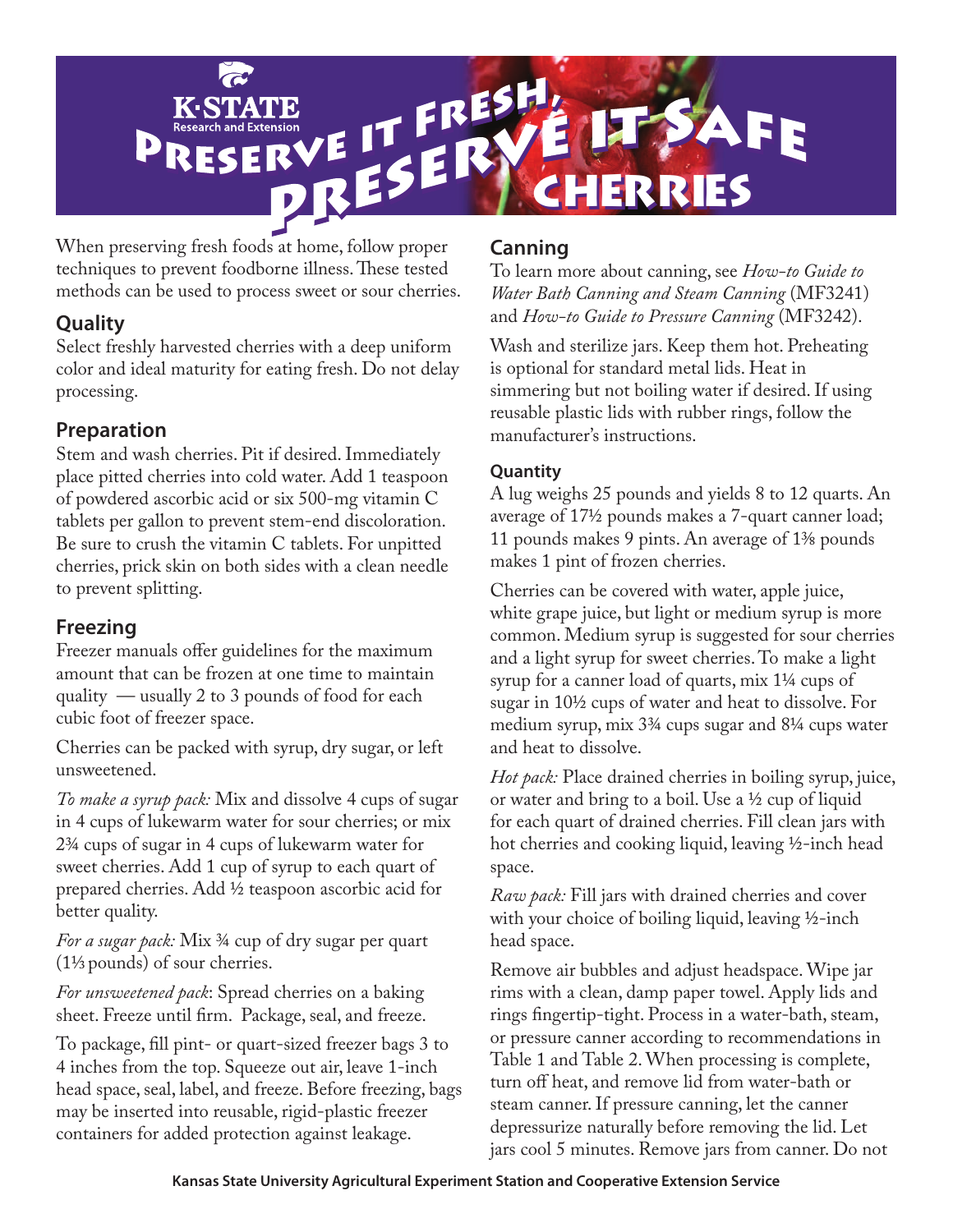retighten bands. Cool completely, check seals, label, and store.

# **Cherry Pie Filling**

This fruit filling is an excellent and safe product. Each canned quart makes one 8-inch to 9-inch pie. Fillings may be used as toppings on desserts or pastries. Clear Jel® is a starch modified to produce excellent sauce consistency even after fillings are canned and baked. **Do not use Instant Clear Jel**®**.** Other cooking starches are not recommended as they break down, causing a runny sauce consistency when they are used in pie fillings. Clear Jel® is available in bulk food stores or on the Internet.

Because fruit variety may alter the flavor of the pie, make a single quart and a pie. Serve it, and then adjust sugar and spices to suit your taste. Do not alter the amount of lemon juice, which ensures the safety and storage stability of the fillings. If filling is too tart, add more sugar to taste.

When using frozen cherries, select unsweetened fruit. If sugar has been added, rinse fruit while it is frozen. Collect and measure juice from thawing fruit, reserving it for a portion of the water called for in the recipe. Add ¼ cup Clear Jel® per quart, or 1¾ cups for 7 quarts.

## **Ingredients**

|                                  | <b>Quantities of ingredients needed for:</b> |                       |  |  |
|----------------------------------|----------------------------------------------|-----------------------|--|--|
| <b>Ingredient</b>                | 1 quart filling                              | 7 quarts filling      |  |  |
| Fresh or thawed sour<br>cherries | $3\frac{1}{3}$ cups                          | 6 quarts              |  |  |
| Granulated sugar                 | 1 cup                                        | 7 cups                |  |  |
| Clear Jel                        | $\frac{1}{4}$ cup + 1 tbsp.                  | $1\frac{3}{4}$ cups   |  |  |
| Cold water                       | $1\frac{1}{3}$ cups                          | 91/ <sub>3</sub> cups |  |  |
| <b>Bottled lemon juice</b>       | $1$ tbsp. $+1$ tsp.                          | $\frac{1}{2}$ cup     |  |  |
| Cinnamon (optional)              | $\frac{1}{8}$ tsp.                           | 1 tsp.                |  |  |
| Almond extract (optional)        | ¼ tsp.                                       | 2 tsp.                |  |  |
| Red food coloring<br>(optional)  | 6 drops                                      | 1/4 tsp.              |  |  |

## **Quality**

Select very ripe, firm, tart cherries.

## **Procedure**

Rinse and pit cherries, and hold in cold water. To prevent stem-end browning, hold pitted cherries in water containing 1 teaspoon of ascorbic acid crystals, or crush six 500-mg vitamin C tablets in 1 gallon of water.

Blanch fresh cherries by placing 6 cups at a time in 1 gallon of boiling water. Boil each batch 1 minute after the water returns to a boil. Drain, but keep the heated fruit in a covered bowl or pot. Combine sugar and Clear Jel® in a large saucepan. Add water and, if desired, the cinnamon, food coloring, and almond extract. Stir mixture and cook over medium-high heat until the mixture thickens and begins to bubble. Add lemon juice and boil 1 minute, stirring constantly. Fold in drained cherries; fill jars immediately, leaving 1-inch headspace. Wipe jar rims. Apply lids and rings fingertip-tight.

Process in a boiling water canner according to processing recommendations in Table 1. Turn off heat and remove canner lid. Let jars cool 5 minutes. Remove jars from canner; do not retighten bands. Cool completely, check seals, label and store.

# **Sour Cherry Jelly**

*Yield:* About 8 half-pints

3 cups prepared juice (about 3 pounds and ½ cup water)

7 cups sugar

2 3-oz. pouches liquid pectin

Sort, wash, and remove stems of fully ripe cherries. Crush cherries. Add ½ cup water; simmer 10 minutes, covered, stirring occasionally. Place prepared fruit in dampened jelly bag or several layers of dampened cheesecloth. Let juice drip, undisturbed, for at least 2 hours or overnight. *Note:* Squeezing the jelly bag may cause jelly to be cloudy. Measure juice and ingredients. For juice, add water to fruit pulp and extract. Combine juice and sugar in a 6- or 8-quart saucepan. Bring mixture to a full rolling boil that cannot be stirred down, over high heat, stirring frequently. Add liquid pectin, immediately squeezing entire contents from pouches. Continue hard boil for 1 minute, stirring constantly. Remove from heat. Skim foam if necessary. Ladle hot jelly into hot jars, leaving ¼ inch headspace. Wipe rims of jars with a clean paper towel. Apply lids and rings fingertip-tight. Process in a boiling water canner or steam canner. according to recommendations in Table 1. Turn off heat and remove lid from canner. Let jars cool for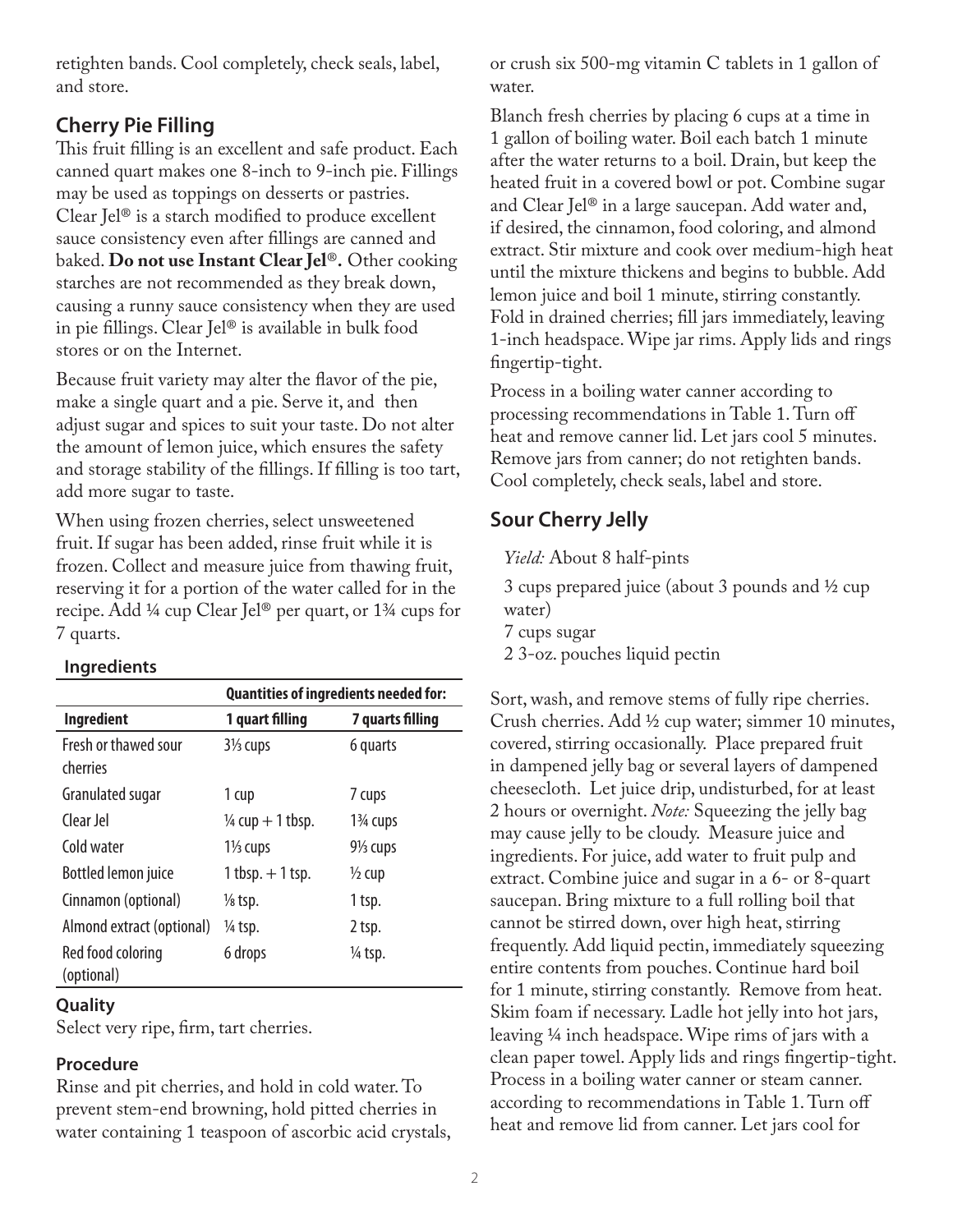5 minutes. Remove from canner; do not retighten bands. Cool completely, check seals, label, and store.

# **Cherry Jam**

## *Yield:* 8 half-pints

1 quart chopped and pitted sweet or sour cherries 61/4 cups sugar

2 tablespoons lemon juice (use only with sweet cherries)

2 3-oz. pouches liquid pectin

Combine cherries, sugar, and lemon juice (if needed) in a large saucepot. Bring to a boil, stirring until sugar dissolves. Stir in liquid pectin. Return to a rolling boil. Boil hard 1 minute, stirring constantly. Remove from heat. Skim foam if necessary. Ladle hot jam into hot jars, leaving 1/4 inch of headspace. Apply lids and rings and adjust until fingertip tight. Process in a water-bath or steam canner according to directions in Table 1. Turn off heat and remove canner lid. Let jars cool for 5 minutes. Remove jars from canner. Cool completely. Do not retighten bands because this may

interfere with the sealing process. After cooling, test lids by pressing the center of each one. If the lid does not flex up and down, it is sealed. If it did not seal, place jelly in the refrigerator immediately. Store for up to three weeks or reprocess with a new lid for the full amount of time.

# **Problems and Solutions**

#### **1. How can I reduce the amount of foaming in jam or jelly?**

Add ½ teaspoon butter or margarine to the fruit mixture before boiling.

## **2. Is paraffin wax still safe to use on top of jams and jellies?**

Because of possible mold contamination, paraffin or wax seals are no longer recommended for any type of sweet spread, including jams and jellies. Always process sweet spreads in a water bath canner or steam canner to prevent mold and preserve flavor and color.

|                           |                      |                        | Minutes of processing at different altitudes (in ft.) |             |             |  |
|---------------------------|----------------------|------------------------|-------------------------------------------------------|-------------|-------------|--|
| <b>Product</b>            | <b>Style of Pack</b> | <b>Jar Size</b>        | $0-1,000$                                             | 1,001-3,000 | 3,001-6,000 |  |
| <b>Cherries</b>           | Hot                  | Pints                  | 15                                                    | 20          | 20          |  |
|                           |                      | Quarts                 | 20                                                    | 25          | 30          |  |
| <b>Cherries</b>           | Raw                  | <b>Pints or Quarts</b> | 25                                                    | 30          | 35          |  |
| <b>Cherry pie filling</b> | Hot                  | <b>Pints or Quarts</b> | 30                                                    | 35          | 40          |  |
| Sour cherry jelly         | Hot                  | <b>Half Pints</b>      |                                                       | 10          | 15          |  |
| Cherry jam                | Hot                  | <b>Half Pints</b>      | 15                                                    | 20          | 25          |  |

#### **Table 1. Recommended processing times for cherries in a water-bath canner or steam canner**

#### **Table 2. Recommended processing times for cherries in a pressure canner**

|                      |                 |                     | Canner gauge pressure for different altitudes (in feet) |             |             |                    |  |
|----------------------|-----------------|---------------------|---------------------------------------------------------|-------------|-------------|--------------------|--|
|                      |                 |                     | <b>Weighted gauge (lbs.)</b><br>Dial gauge (lbs.)       |             |             |                    |  |
|                      |                 | <b>Process Time</b> |                                                         |             |             |                    |  |
| <b>Style of pack</b> | <b>Jar Size</b> | (min.)              | $0 - 2,000$                                             | 2,001-4,000 | $0 - 1,000$ | <b>Above 1,000</b> |  |
| Hot                  | Pints           | 8                   |                                                         |             |             | 10                 |  |
|                      | Quarts          | 10                  |                                                         |             |             | 10                 |  |
| Raw                  | Pints or quarts | 10                  |                                                         |             |             | 10                 |  |